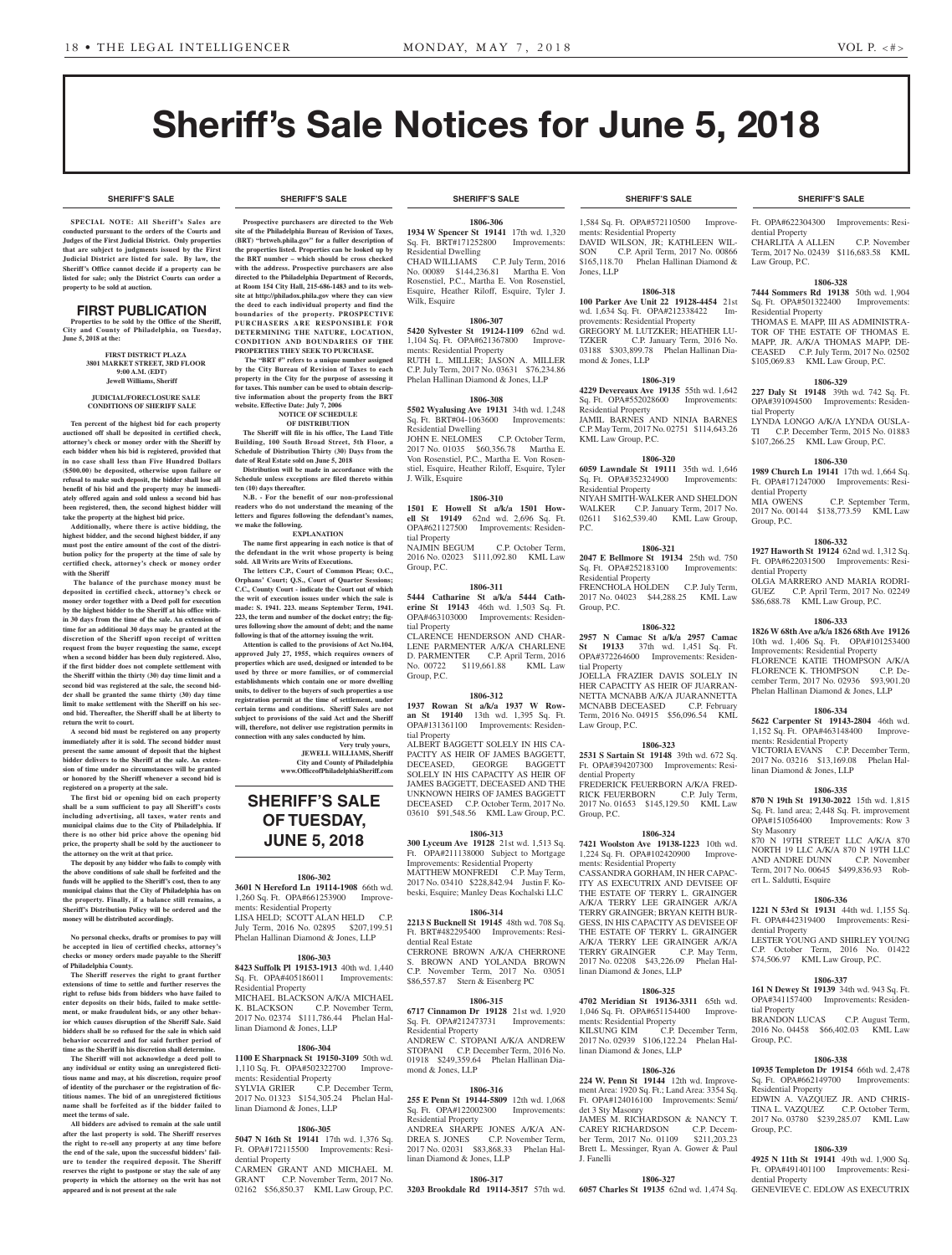OF THE ESTATE OF ARTHUR MOULT-RIE, JR. DECEASED C.P. December Term, 2017 No. 00014 \$109,572.71 KML Law Group, P.C.

#### **1806-340**

**2339 College Ave a/k/a 2339 N College Ave 19121-4809** 29th wd. 1,734 Sq. Ft. OPA#291029900 Improvements: Residential Property HERMAN KEESE A/K/A HERMAN KEES-

SE, JR C.P. November Term, 2015 No. 02548 \$18,745.64 Phelan Hallinan Diamond & Jones, LLP

#### **1806-341**

**5021 Rosehill St 19120** 42nd wd. 1,104 Sq. Ft. OPA#421348800 Improvements: Residential Property

PABLO CELEDONIO C.P. October Term, 2016 No. 03531 \$69,963.36 KML Law Group, P.C.

#### **1806-342**

**4250 Neilson St 19124** 33rd wd. 930 Sq. Ft. OPA#332524900 Improvements: Residential Property VIVIAN CAMACHO C.P. February Term, 2011 No. 01193 \$100,681.96 KML

# **1806-343**

**5737 Hazel Ave 19143-1910** 46th wd. 1,122 Sq. Ft. OPA#463017800 Improvements: Residential Property

UHURU A. HAMITER A/K/A UHURU HAMITER C.P. October Term, 2017 No. 01440 \$28,829.93 Phelan Hallinan Diamond & Jones, LLP

#### **1806-344**

Law Group, P.C.

**300 E Allens Ln 19119-1101** 9th wd. 1,632 Sq. Ft. OPA#091007500 Improvements: Residential Property<br>KIM M. JONES C.P. May Term, 2012 No. 00030 \$127,314.69 Phelan Hallinan Diamond & Jones, LLP

#### **1806-345**

**321 Stanwood St 19111** 63rd wd. 1,727 Sq. Ft. OPA#631327600 Improvements: Residential Property JOSEPH M. MCKEEVER C.P. December

Term, 2017 No. 03206 \$55,139.93 Phelan Hallinan Diamond & Jones, LLP

#### **1806-346**

**2870 Normandy Dr 19154-1619** 35th wd. 1,392 Sq. Ft. OPA#662493700 Improvements: Residential Property KYLE A. BROWN C.P. December Term, 2017 No. 03362 \$180,878.97 Phelan Hallinan Diamond & Jones, LLP

#### **1806-347**

**3500 Tudor St 19136-3815** 64th wd. 1,504 Sq. Ft. OPA#642129200 Improvements: Residential Property ELIEZER MORALES C.P. December

Term, 2017 No. 01115 \$116,730.23 Phelan Hallinan Diamond & Jones, LLP

# **1806-348**

**3979 Rowena Dr 19114-2014** 66th wd. 2,024 Sq. Ft. OPA#661288427 Improvements: Residential Property STEPHEN HELVERSON C.P. November Term, 2017 No. 03243 \$199,636.27 Phelan Hallinan Diamond & Jones, LLP

#### **1806-349**

**2164 Furley St 19138-2808** 17th wd. 910 Sq. Ft. OPA#171112700 Improvements: Residential Property DAMARCUS CANNON, IN HIS CAPAC-ITY AS ADMINISTRATOR AND HEIR

OF THE ESTATE OF CARRIE CANNON A/K/A CARRIE LEE CANNON; MAURICE CANNON A/K/A MAURICE S. CANNON, JR., IN HIS CAPACITY AS HEIR OF THE ESTATE OF CARRIE CANNON A/K/A CARRIE LEE CANNON; UNKNOWN HEIRS, SUCCESSORS, ASSIGNS, AND ALL PERSONS, FIRMS, OR ASSOCIA-TIONS CLAIMING RIGHT, TITLE, OR INTEREST FROM OR UNDER CARRIE CANNON A/K/A CARRIE LEE CANNON,<br>DECEASED C.P. May Term, 2017 No. C.P. May Term, 2017 No. 00690 \$49,401.25 Phelan Hallinan Diamond & Jones, LLP

#### **1806-351**

**4147 N 9th St 19140-2203** 43rd wd. 1,044 Sq. Ft. OPA#433389200 Improvements: Residential Property

GLORIA E. CUEBAS, IN HER CAPAC-ITY AS ADMINISTRATRIX AND HEIR OF THE ESTATE OF MILAGROS C. MO-RALES; UNKNOWN HEIRS, SUCCES-SORS, ASSIGNS, AND ALL PERSONS,

FIRMS, OR ASSOCIATIONS CLAIMING RIGHT, TITLE, OR INTEREST FROM OR UNDER MILAGROS C. MORALES, DE-CEASED; FAVIO CUEBAS-LARA C.P. May Term, 2015 No. 00871 \$49,522.40 Phelan Hallinan Diamond & Jones, LLP

# **1806-352**

**5814 N Howard St 19120** 61st wd. 1,240 Sq. Ft. OPA#612451000 Improvements: Residential Property

DONALD J. YOUNG, JR AS ADMINIS-TRATOR OF THE ESTATE OF ANNA<br>STRICKLAND, DECEASE C.P. July STRICKLAND, DECEASE Term, 2014 No. 02779 \$46,369.09 KML Law Group, P.C.

# **1806-353**

**6548 N 5th St 19126** 61st wd. BRT#61- 1104900 CHERYL HARRIS C.P. September Term, 2017 No. 00195 \$147,347.26 Emmanuel J. Argentieri, Esquire

# **1806-354**

**4037 M St 19124** 33rd wd. 1,125 Sq. Ft. OPA#332468800 Improvements: Residential Property CUNG NGUYEN AND HIEN NGUY-C.P. August Term, 2017 No. 02040 \$70,768.27 KML Law Group, P.C.

#### **1806-355**

**5924 Penn St a/k/a 5924 N. Penn St 19149**  62nd wd. 6,528 Sq. Ft. OPA#621489700 Improvements: Residential Property THE UNKNOWN HEIRS OF HUBERT J. PARDON DECEASED, SHEENA M. MC-DONALD SOLELY IN HER CAPACITY AS HEIR OF HUBERT J. PARDON DE-CEASED, ERIC D. PARDON SOLELY IN HIS CAPACITY AS HEIR OF HUBERT J. PARDON, DECEASED AND BRET H. PARDON SOLELY IN HIS CAPACITY AS HEIR OF HUBERT J. PARDON, DE-CEASED C.P. November Term, 2016 No. 01693 \$95,736.48 KML Law Group, P.C.

#### **1806-356**

**3231 Almond St 19134** 45th wd. 1,008 Sq. Ft. OPA#451278900 Improvements: Residential Property GRZEGORZ ZAWIEJA, EXECUTOR OF THE ESTATE OF BARBARA ZAWIEJA,

DECEASED C.P. September Term, 2015 No. 02645 \$109,176.01 Shapiro & De-Nardo, LLC

#### **1806-357**

**456 Mechanic St a/k/a 456 E Mechanic St 19144-1120** 59th wd. 1,086 Sq. Ft. OPA#592023100 Improvements: Residential Property TROY GRANT C.P. July Term, 2017 No. 01884 \$86,528.89 Phelan Hallinan Diamond & Jones, LLP

**1806-358**

# **5103 Brown St 19139** 44th wd. 1,350 Sq. Ft. OPA#441278600 Improvements: Resi-

dential Property SHIRL I. WILLIAMS C.P. April Term, 2015 No. 02816 \$39,856.55 Shapiro & DeNardo, LLC

#### **1806-359**

**963 Allengrove St 19124** 23rd wd. 2,500 Sq. Ft. OPA#233044800 Improvements: Residential Property ANA L. VARGAS AND MARCOS O. VAR-GAS C.P. August Term, 2017 No. 03162 \$188,995.49 KML Law Group, P.C.

#### **1806-361**

**7020 Matthias St 19128** 21st wd. 1,548 Sq. Ft. BRT#214148260 Improvements: Residential Real Estate DENISE WHEELER AND JOHN WHEEL-ER C.P. June Term, 2017 No. 00155 \$297,813.54 Stern & Eisenberg PC

#### **1806-362**

**2827 Holme Ave 19152** 57th wd. S/D W/B GAR 1 STY MASONRY; 1,087 Sq. Ft. BRT#571028700 Improvements: Residential Dwelling MICHAEL BURKE C.P. June Term, 2017 No. 01481 \$169,594.19 McCabe, Weisberg, & Conway, LLC

#### **1806-363**

**6634 Souder St 19149** 54th wd. 1,368 Sq. Ft. OPA#541215900 Improvements: Residential Property TRACY HUA AND CHI-HUNG MU C.P. June Term, 2014 No. 01746 \$175,638.29

KML Law Group, P.C.

#### **1806-364**

**1749-1751 Bigler St 19145** 26th wd. 1,280

#### **SHERIFF'S SALE SHERIFF'S SALE SHERIFF'S SALE SHERIFF'S SALE SHERIFF'S SALE**

Sq. Ft. OPA#262314100 Improvements: Residential Property LOUIS PAVONI C.P. July Term, 2012 No. 02829 \$361,898.76 Shapiro & De-Nardo, LLC

# **1806-365**

**3647 Friar Rd 19154-2009** 66th wd. 1,332 Sq. Ft. OPA#663392700 Improvements: Residential Property ROBERT B. KIRGIN C.P. August Term, 2017 No. 02570 \$127,984.37 Phelan Hallinan Diamond & Jones, LLP

#### **1806-366**

**5644 Osage Ave 19143** 60th wd. 953 Sq. Ft. OPA#604117100 Subject to Mortgage Improvements: Residential Property WALTER D. HALL, A/K/A WALTER HALL C.P. October Term, 2016 No. 01372 \$103,817.48 Meredith H. Wooters, Esquire; Manley Deas Kochalski, LLC

#### **1806-367**

**8953 Fairfield St 19152** 57th wd. 2,856 Sq. Ft. OPA#571178700 Improvements: Residential Property CHANDY ABRAHAM AND GRACEY ABRAHAM A/K/A GRACY ABRA-HAM C.P. July Term, 2017 No. 03006 \$204,582.17 Shapiro & DeNardo, LLC

#### **1806-368**

**4018 Magee St 19135** 41st wd. 2,128 Sq. Ft. OPA#552137300 Improvements: Residential Property FATMATTA N. KAMARA C.P. May Term, 2016 No. 00207 \$135,456.64 Sha-

#### **1806-369**

piro & DeNardo, LLC

**2601 Pennsylvania Ave #321 19130-2321**  88th wd. (formerly 15th wd.) 1,135 Sq. Ft. OPA#888072600 Improvements: Residential Property STUART BARNES C.P. July Term, 2017 No. 01541 \$321,930.30 Phelan Hallinan

Diamond & Jones, LLP **1806-371**

**6542 Ogontz Ave 19126** 10th wd. 1,696 Sq. Ft. OPA#102003900 Improvements: Residential Property CINQUETTA HOWARD C.P. November

Term, 2016 No. 00966 \$160,447.21 Shapiro & DeNardo, LLC

#### **1806-372**

**3628 Prince Cir 19114** 66th wd. ROW B/ GAR 2 STY MAS+OTHER; 1,368 Sq. Ft. BRT#661201100 Improvements: Residential Dwelling

MICHAEL LINDER, KNOWN SURVIV-ING HEIR OF VERNON J. LINDER, DI-ANE LINDER, KNOWN SURVIVING HEIR OF VERNON J. LINDER, UNITED STATES OF AMERICA C/O UNITED STATES ATTORNEY FOR THE EASTERN DISTRICT OF PENNSYLVANIA AND UNKNOWN SURVIVING HEIRS OF VER-NON J. LINDER C.P. September Term, 2017 No. 03270 \$135,741.88 McCabe, Weisberg, & Conway, LLC

#### **1806-373**

**13054 Townsend Rd Unit J-4 19154-1001**  66th wd. 1,536 Sq. Ft. OPA#888660135 Improvements: Residential Property

LASHAWN SCOTT; CHERYL E. YATES, IN HER CAPACITY AS CO-EXECUTRIX AND DEVISEE OF THE ESTATE OF ELIZABETH THOMPSON; DEBORAH L. SCOTT, IN HER CAPACITY AS CO-EXEC-UTRIX OF THE ESTATE OF ELIZABETH THOMPSON; MICHAEL G. THOMPSON, IN HIS CAPACITY AS DEVISEE OF THE ESTATE OF ELIZABETH THOMP-SON C.P. August Term, 2017 No. 00008 \$97,451.12 Phelan Hallinan Diamond & Jones, LLP

#### **1806-374**

**2826 S Hutchinson St 19148** 39th wd. ROW 1 STY MASONRY; 673 Sq. Ft. BRT#395243525 Improvements: Residential Dwelling

LEONARD GUERRIERO, KNOWN SUR-VIVING HEIR OF RUTH GUERRIERO, ANTHONY GUERRIERO, KNOWN SUR-VIVING HEIR OF RUTH GUERRIERO AND UNKNOWN SURVIVING HEIRS OF<br>RUTH GUERRIERO C.P. June Term, RUTH GUERRIERO 2016 No. 02680 \$240,611.89 McCabe, Weisberg, & Conway, LLC

#### **1806-375**

**4732 Silverwood St 19128** 21st wd. 1,522 Sq. Ft. OPA#211535400 Improvements: Residential Property ROBERT M. MURRAY, JR C.P. October Term, 2017 No. 00973 \$201,324.03 Shapiro & DeNardo, LLC

GISELL JAMES C.P. October Term, 2017 No. 04129 \$105,190.37 KML Law

**1806-389 91 E Duval St 19144** 59th wd. 1,557 Sq. Ft. OPA#592162800 Improvements: Residen-

IVANETTE CARTER; CHARLES A. RIV-ERS C.P. November Term, 2014 No. 01454 \$55,862.09 Justin F. Kobeski, Esquire; Manley Deas Kochalski LLC

**1806-390 8509 Kendrick Pl 19111** 63rd wd. 2,841 Sq. Ft. OPA#632269600 Improvements:

KEVIN CLARK C.P. December Term, 2017 No. 03319 \$208,207.13 KML Law

**1806-391 5836 Windsor Ave 19143** 3rd wd. 973 Sq. Ft. OPA#034096100 Improvements: Resi-

KEVIN S. JONES C.P. December Term, 2017 No. 00312 \$73,097.98 KML Law

**1806-392 6331 Ross St 19144** 59th wd. 2,547 Sq. Ft. OPA#592274100 Improvements: Residen-

DAUN U. SANDLIN C.P. May Term, 2017 No. 04072 \$51,274.70 KML Law

**1806-393 6913 N 19th St 19126** 10th wd. 3,490 Sq. Ft. OPA#101112500 Improvements: Resi-

THERESA NEAL, EXECUTRIX OF THE ESTATE OF RITA P. GRANDERSON A/K/A RITA GRANDERSON, DECEASED C.P. August Term, 2017 No. 00630 \$148,924.00

**1806-394 3136 Holly Rd 19154** 66th wd. 2,880 Sq. Ft. OPA#663015400 Subject to Mortgage Improvements: Residential Property ANTHONY W. ESTES, A/K/A ANTHONY ESTES; NANCY ESTES C.P. June Term, 2016 No. 02130 \$174,970.43 Meredith H. Wooters, Esquire; Manley Deas Kochalski,

**1806-395 2737 Plum St 19137** 45th wd. 798 Sq. Ft. OPA#453081100 Improvements: Residen-

ISAAC GORDON AND MICHAEL B. TO-CYDLOWSKI C.P. December Term, 2017 No. 02778 \$123,180.54 KML Law

**1806-396 6441 N Smedley St 19126** 17th wd. 1,310 Sq. Ft. OPA#172159500 Improvements:

LYNETTE SHAW C.P. September Term, 2014 No. 03551 \$141,130.23 Shapiro &

**1806-397 5442 Discher St 19124** 62nd wd. 1,137 Sq. Ft. OPA#621359800 Improvements: Resi-

TOYANA L. VALENTINE A/K/A TOYA-NA VALENTINE C.P. December Term, 2017 No. 00314 \$103,670.93 KML Law

**1806-398 89 N. 46th St 19139-2818** 6th wd. 1,854 Sq. Ft. BRT#06-1-0050-94 Improvements:

ESTATE OF VIVIAN PIERCE, DECEASED C.P. September Term, 2015 No. 00737 \$51,670.05 Pressman & Doyle, LLC **1806-399 7030 Erdrick St 19135** 55th wd. 2,295 Sq. Ft. OPA#552267600 Improvements: Resi-

MANUEL R. ALVAREZ C.P. August Term, 2017 No. 02291 \$138,144.56 KML

**1806-400 1626 Loney St 19111** 56th wd. 3,169 Sq. Ft. OPA#561550000 Improvements: Residen-

LAWRENCE J. BISSINGER C.P. June Term, 2015 No. 01621 \$113,890.94 KML

**1806-401 423 W Berks St 19122** 18th wd. 1,550 Sq. Ft. OPA#183187300 Subject to Mortgage

Group, P.C.

tial Property

Residential Property

Group, P.C.

dential Property

Group, P.C.

tial Property

Group, P.C.

dential Property

LLC

tial Property

Group, P.C.

Residential Property

DeNardo, LLC

dential Property

Group, P.C.

Residential Dwelling

dential Property

Law Group, P.C.

tial Property

Law Group, P.C.

Shapiro & DeNardo, LLC

#### **1806-377**

**2240 Fitzwater St 19146-1708** 30th wd. 1,088 Sq. Ft. BRT#302053900 Improvements: Residential Dwelling LEON V. HAWES A/K/A LEON HAWES AND VALERIE HAWES C.P. November Term, 2013 No. 00140 \$244,102.30 Powers, Kirn & Associates, LLC

#### **1806-378**

**3852 Brown St 19104-1627** 24th wd. 1,776 Sq. Ft. BRT#243066500 Improvements: Residential Dwelling CHARLES FARLEY C.P. December Term, 2017 No. 02999 \$43,935.88 Powers, Kirn & Associates, LLC

# **1806-379**

**3648 Newberry Rd 19154-2625** 66th wd. 1,440 Sq. Ft. OPA#662526300 Improvements: Residential Property PATRICIA DEOUD C.P. July Term, 2017 No. 03909 \$173,567.94 Phelan Hallinan Diamond & Jones, LLP

# **1806-380**

**3825 N Smedley St 19140-3623** 38th wd. 1,553 Sq. Ft. BRT#13-1-1885-00 Improvements: Residential Dwelling TANEAN A. BETHAY C.P. July Term, 2015 No. 00410 \$50,170.19 Powers, Kirn & Associates, LLC

### **1806-381**

**926 Afton St 19111-3208** 63rd wd. 2,080 Sq. Ft. OPA#631193600 Improvements: Residential Property ABDUL AZIZ GHAFARY A/K/A ABDUL A. GHAFARY; ABDUL SATAR GHA-FARY C.P. March Term, 2017 No. 00599 \$158,845.80 Phelan Hallinan Diamond & Jones, LLP

#### **1806-382 1530 Levick St 19149** 54th wd. 3,690 Sq.

dential Property

Residential Property

Ft. OPA#541099200 Improvements: Resi-

GUY VILLENEUVE, A/K/A GUY J. VIL-LENEUVE C.P. September Term, 2017 No. 01332 \$77,492.85 Cristina L. Connor, Esquire; Manley Deas Kochalski, LLC **1806-383 8030 Mars Pl 19153-1112** 40th wd. 1,260 Sq. Ft. OPA#405890055 Improvements:

DENISE HAWKINS C.P. September Term, 2012 No. 00675 \$66,468.40 Phelan Hallinan Diamond & Jones, LLP

**1806-384 5250 Marwood Rd E 19120-3612** 42nd wd. 1,498 Sq. Ft. BRT#421547200 Improve-

ALL KNOWN AND UNKNOWN HEIRS, EXECUTORS AND DEVISEES OF THE ESTATE OF ANGELA D. BENNETT C.P. November Term, 2017 No. 03072 \$42,338.76 Stern & Eisenberg PC

**1806-385 7027 Wheeler St 19142-1700** 40th wd. 1,012 Sq. Ft. OPA#406198400 Improve-

ANTHONY WILLIAMS C.P. March Term, 2017 No. 00589 \$72,734.43 Phelan

**1806-386 1523 Wynsam St 19138-1627** 10th wd. 1,156 Sq. Ft. OPA#102192900 Improve-

FRANK BROWN, JR. C.P. October Term, 2014 No. 02903 \$139,488.94 Phelan Hal-

**1806-387 707 S 52nd St 19143-2611** 46th wd. 1,792 Sq. Ft. OPA#462143000 Improvements:

NICOLE C. MITCHELL, IN HER CAPAC-ITY AS ADMINISTRATRIX AND HEIR OF THE ESTATE OF DEBORAH THOMAS A/K/A DEBORAH CELESTINE THOMAS; UNKNOWN HEIRS, SUCCESSORS, AS-SIGNS, AND ALL PERSONS, FIRMS OR ASSOCIATIONS CLAIMING RIGHT, TITLE, OR INTEREST FROM OR UN-DER DEBORAH THOMAS A/K/A DEBO-RAH CELESTINE THOMAS, DECEASED C.P. April Term, 2017 No. 04210 \$89,293.64 Phelan Hallinan Diamond & Jones, LLP **1806-388 5213 Arbor St 19120** 42nd wd. 1,515 Sq. Ft. OPA#421391600 Improvements: Resi-

ments: Residential Real Estate

ments: Residential Property

ments: Residential Property

linan Diamond & Jones, LLP

Residential Property

dential Property

Hallinan Diamond & Jones, LLP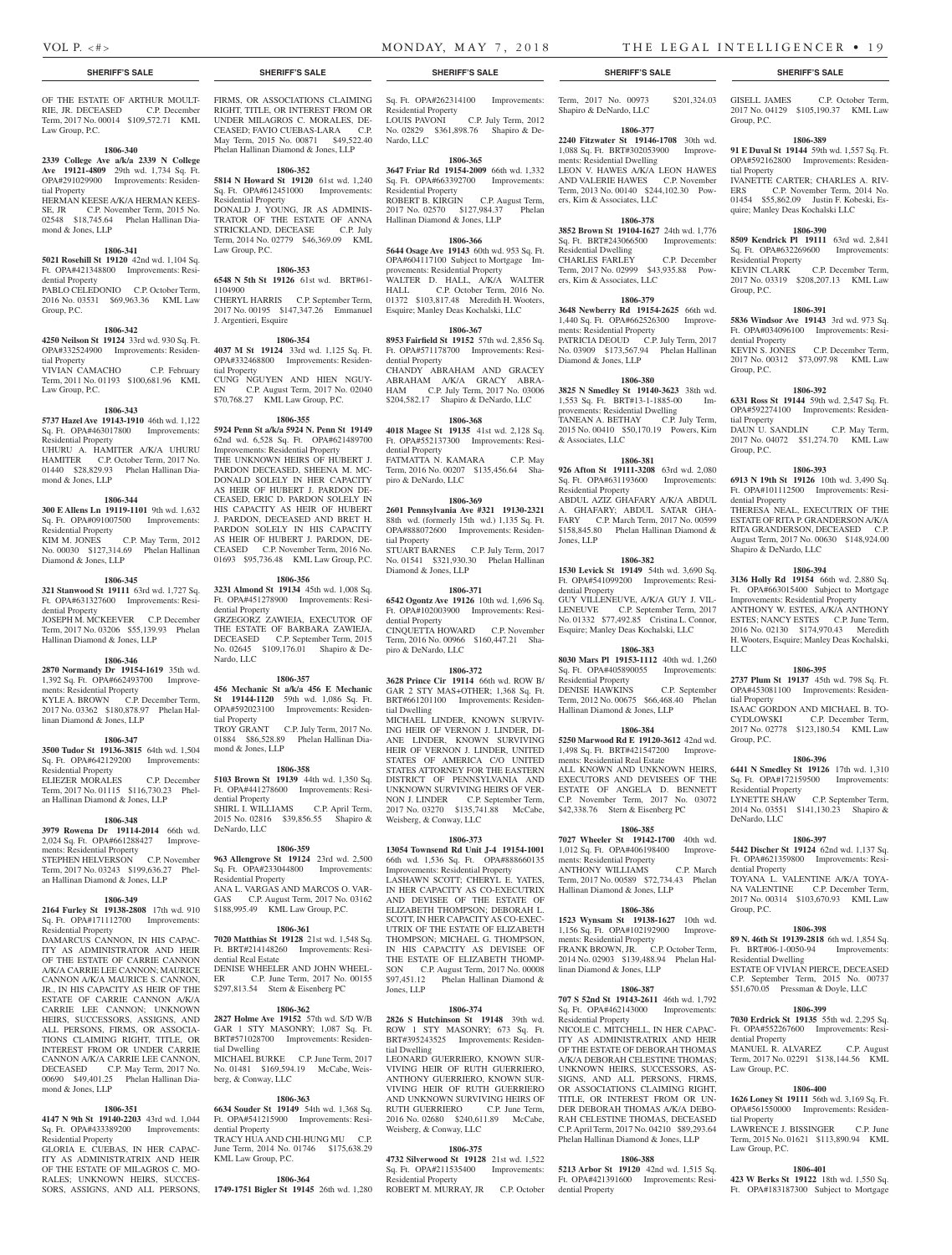#### Improvements: Residential Property RICHARD CAMPBELL, A/K/A RICH-ARD A. CAMPBELL; KRISTAN CAMP-BELL C.P. November Term, 2017 No. 00243 \$114,831.32 Meredith H. Wooters, Esquire; Manley Deas Kochalski, LLC

# **1806-402**

**1247 Hellerman St 19111-5528** 53rd wd. 1,224 Sq. Ft. OPA#531134000 Improvements: Residential Property REGINA ROANE; KIA HAILEY C.P. May Term, 2013 No. 02768 \$63,803.49 Phelan Hallinan Diamond & Jones, LLP

#### **1806-403**

**2513 S Juniper St 19148-4321** 39th wd. 840 Sq. Ft. OPA#394462200 Improvements: Residential Property GLORIANN P. MAROTTA C.P. December Term, 2015 No. 00412 \$39,668.51 Phelan Hallinan Diamond & Jones, LLP

#### **1806-404**

**737 Longshore Ave 19111-4324** 53rd wd. 3,236 Sq. Ft. BRT#532176900 Improvements: Residential Dwelling DANIEL BERGKOETTER C.P. April Term, 2016 No. 01355 \$154,749.16 Law Office of Gregory Javardian, LLC

#### **1806-405**

**1956 Devereaux Ave 19149** 62nd wd. 1,706 Sq. Ft. OPA#621214800 Improvements: Residential Property

FRANCINE FOGLE C.P. February Term, 2016 No. 01256 \$102,420.05 Justin F. Kobeski, Esquire; Manley Deas Kochalski LLC

#### **1806-406**

**421 Longshore Ave 19111-3912** 35th wd. 1,472 Sq. Ft. OPA#353159600 Improvements: Residential Property EUNHEE HUNTER; JOHN C. HUNT-ER C.P. March Term, 2015 No. 04312 \$154,212.93 Phelan Hallinan Diamond & Jones, LLP

# **1806-407**

**3026 McKinley St 19149** 62nd wd. 991 Sq. Ft. OPA#621253000 Improvements: Residential Property

SHERRON M. MCAFEE C.P. August Term, 2017 No. 01731 \$109,292.96 KML Law Group, P.C.

#### **1806-408**

**8849 E Roosevelt Blvd 19152** 57th wd. 3,396 Sq. Ft. OPA#571162500 Improvements: Residential Property FREDERICK C. JAMES C.P. November

Term, 2017 No. 01556 \$141,139.98 KML Law Group, P.C.

# **1806-409**

**1804 Ashley St 19126** 10th wd. 1,260 Sq. Ft. BRT#101356900 Improvements: Residential Real Estate NIA S. BENNETT A/K/A NIA BEN-

NETT C.P. October Term, 2017 No. 01660 \$140,443.50 Stern & Eisenberg PC

# **1806-410**

**2520 S 76th St 19153** 40th wd. 2,503 Sq. Ft. OPA#404160121 Improvements: Residential Property SAMUEL K. APPIAH C.P. January Term,

2017 No. 03086 \$132,722.63 Cristina L. Connor, Esquire; Manley Deas Kochalski, LLC

# **1806-411**

**323 Rector St 19128** 21st wd. 2,143 Sq. Ft. OPA#212060600 Improvements: Residential Property THOMAS M. MCGLAUGHLIN, JR.;

FRANCINCE M. MCGLAUGHLIN C.P. February Term, 2016 No. 03762 \$151,819.15 Meredith H. Wooters, Esquire; Manley Deas Kochalski, LLC

### **1806-412**

Sq. Ft. OPA#12-2-0889-00 Improvements: Fanelli Residential Property NARQUITA STEADMAN C.P. November Term, 2017 No. 02791 \$93,134.03 Shapiro & DeNardo, LLC

#### **1806-413**

**1914 E Lippincott St 19134** 25th wd. ROW 2 STY MASONRY; 1,272 Sq. Ft. BRT#252272200 Improvements: Residential Dwelling KAREN MCMULLEN C.P. May Term,

2012 No. 01769 \$34,140.74 McCabe,

**1806-414 5371 Morse St 19131** 52nd wd. 1,422 Sq.

Weisberg, & Conway, LLC

**7259 Mansfield Ave 19138** 10th wd. Land; 1,526 Sq. Ft.; Improvement: 1,152 Sq. Ft.; Total: 2,678 Sq. Ft. OPA#102360500 Improvements: Residential Property

Ft. OPA#521075400 Improvements: Residential Property DAWN NEMBHARD; OWEN A. NEMB-HARD C.P. January Term, 2014 No. 02341 \$79,688.36 Meredith H. Wooters, Esquire; Manley Deas Kochalski, LLC

## **1806-415**

**2328 Benson St 19152-2504** 56th wd. 3,116 Sq. Ft. BRT#562136500 Improvements: Residential Dwelling JAMMIE M. LYANI C.P. October Term, 2016 No. 01533 \$180,448.62 Law Office of Gregory Javardian, LLC

# **1806-416**

**453 Leverington Ave 19128** 21st wd. 2,244 Sq. Ft. OPA#212250400 Subject to Mortgage Improvements: Residential Property KURT C. STINE C.P. September Term, 2016 No. 02825 \$162,333.94 Justin F. Kobeski, Esquire; Manley Deas Kochalski LLC

#### **1806-417**

**1723 Wharton St 19146-3035** 36th wd.<br>1,172 Sq. Ft. OPA#365338800 Improve-1,172 Sq. Ft. OPA#365338800 Improvements: Residential Property DIXIE LEE MICKLES C.P. November Term, 2017 No. 00087 \$56,619.67 Phelan Hallinan Diamond & Jones, LLP

#### **1806-418**

**5754 Haddington St 19131** 4th wd. 1,252 Sq. Ft. BRT#043224600 OLIVIA K. MYERS C.P. October Term, 2017 No. 02754 \$85,331.71 Stern & Eisenberg PC

#### **1806-419**

**2524 N 29th St 19132** 28th wd. 1,302 Sq. Ft. OPA#282009100 Improvements: Residential Property YVETTE JOHNSON C.P. May Term, 2016 No. 01782 \$71,747.85 Meredith H. Wooters, Esquire; Manley Deas Kochalski,

#### **1806-420**

LLC

**238 Queen St, Unit 3 19147** 2nd wd. 1,135 Sq. Ft. OPA#888020613 Improvements: Residential Property ROCHELLE SEGAR C.P. July Term, 2016 No. 01077 \$256,509.42 Shapiro & DeNardo, LLC

# **1806-421**

**2746 Emerald St 19134** 25th wd. 1,204 Sq. Ft. OPA#252503300 Improvements: Residential Property GENEVA JACKSON C.P. May Term, 2017 No. 03581 \$36,441.76 Justin F. Kobeski, Esquire; Manley Deas Kochalski LLC

### **1806-422**

**2557 E. Dauphin St 19125** 31st wd. Land: 1,120 Sq. Ft.; Improvement: 1,744 Sq. Ft. BRT#313096200 Improvements: Residential Real Estate THE KNOWN AND UNKNOWN HEIR(S), ADMINISTRATOR(S), EXECUTOR(S) AND DEVISEE(S) OF THE ESTATE OF ANDREW DZIALO, DECEASED C.P. October Term, 2017 No. 002756 \$16,709.10 Stern & Eisenberg PC

### **1806-423**

**514 Poplar St 19123** 5th wd. 1,503 Sq. Ft. OPA#056161545 Subject to Mortgage Improvements: Residential Property

CRYSTAL MARIE STEPHENS C.P. September Term, 2009 No. 01470 \$213,384.96 Justin F. Kobeski, Esquire; Manley Deas Kochalski LLC

#### **1806-424**

**519 Conarroe St 19128** 21st wd. Improvement Area: 1,800 Sq. Ft.; Land Area: 3,829 Sq. Ft. OPA#213181600 Subject to Mortgage Improvements: Det Conv Apt 2.5 Sty Ston

**916 E Woodlawn Ave 19138** 12th wd. 1,385 L. Messinger, Ryan A. Gower, & Paul J. TIMOTHY M. TRACY C.P. September Term, 2017 No. 03241 \$20,050.21 Brett

#### **1806-425**

**1612 E Lewis St 19124** 33rd wd. 1,200 Sq. Ft. OPA#332033100 Improvements: Residential Property RUSSETTA HARRIS, EXECUTRIX OF THE ESTATE OF ROBERT P. HOLZER A/K/A ROBERT HOLZER, DECEASED C.P. October Term, 2017 No. 04103 \$24,502.74 Shapiro & DeNardo, LLC

#### **1806-426**

PATRICE HOLLINGER C.P. September Term, 2014 No. 00731 \$161,142.42 Richard M. Squire & Associates, LLC

# **1806-427**

**604 Levick St 19111** 35th wd. 1,733 Sq. Ft. BRT#353036700 Improvements: Residential Real Estate WILFORD O. LANE, JR. A/K/A WILFORD LANE C.P. April Term, 2016 No. 00344

\$89,772.72 Stern & Eisenberg PC **1806-428**

## **7531 Bingham St 19111** 56th wd. 3,165 Sq. Ft. OPA#561022900 Improvements: Residential Property LORRAINE D. RUSSELL C.P. August

Term, 2016 No. 02992 \$68,046.18 Justin F. Kobeski, Esquire; Manley Deas Kochalski LLC

# **1806-429**

**4815 Leiper St 19124** 23rd wd. 2,056 Sq. Ft. BRT#234270900 Improvements: Residential Real Estate JEFFERY CHRISTIAN, ADMINISTRA-

TOR OF THE ESTATE OF SHERRY MILL-ER C.P. November Term, 2017 No. 00494 \$104,165.93 Stern & Eisenberg PC

#### **1806-430**

**1829 E. Wishart St 19134** 25th wd. 735 Sq. Ft. BRT#252297100 Improvements: Residential Dwelling

BENJAMIN WILLIAMSON A/K/A BEN-JAMIN OWENS, KNOWN HEIR OF STELLA T. TUCKER; ESTATE OF STEL-LA T. TUCKER; HOWARD TUCKER, JR. KNOWN HEIR OF STELLA T. TUCKER: JAMES J. OWENS, PERSONAL REPRE-SENTATIVE OF THE ESTATE OF STEL-LA T. TUCKER; MONIQUE TUCKER, KNOWN HEIR OF STELLA T. TUCKER; UNKNOWN HEIRS, SUCCESSORS, AS-SIGNS, AND ALL PERSONS, FIRMS, OR ASSOCIATIONS CLAIMING RIGHT. TITLE, OR INTEREST FROM OR UN-DER JANIE TUCKER A/K/A JANNIE TUCKER-JOHNSON; UNKNOWN HEIRS, SUCCESSORS, ASSIGNS, AND ALL PERSONS, FIRMS, OR ASSOCIA-TIONS CLAIMING RIGHT, TITLE, OR INTEREST FROM OR UNDER STELLA T. TUCKER C.P. July Term, 2017 No. 01130 \$114,919.31 Udren Law Offices, P.C.

#### **1806-431**

**2635 S Watts St 19148-4334** 39th wd. 630 Sq. Ft. BRT#394484300 Improvements: Residential Real Estate DANTE N. COCCIA AND MARLA COC-CIA C.P. September Term, 2015 No. 01652 \$108,653.88 Stern & Eisenberg PC

## **1806-432**

**5924 Weymouth St 19120** 35th wd. Improvement Area: 1,266 Sq. Ft.; Land Area: 1,163 Sq. Ft. BRT#352225400 Improvements: Row B/gar 2 Sty Masonry OLAYINKA BELL C.P. November Term, 2017 No. 01785 \$111,345.20 Brett L. Messinger, Ryan A. Gower, & Paul J. Fanelli

### **1806-433**

**7528 Valley Ave 19128** 21st wd. 3,517 Sq. Ft. OPA#21-4-1944-00 Improvements: Residential Property ELAINE MUFFLER C.P. December

Term, 2017 No. 04205 \$150,361.75 Shapiro & DeNardo, LLC

# **1806-435**

**2441 S Hutchinson St 19148** 39th wd. 672 Sq. Ft. BRT#393468200 Improvements: Residential Real Estate JOSEPH SCIMECA C.P. January Term, 2018 No. 01441 \$177,970.95 Stern & Eisenberg PC

## **1806-436**

**4609 Ditman St 19124** 23rd wd. Improvement Area: 930 Sq. Ft.; Land Area: 1,035 Sq. Ft. OPA#232365200 Improvements: Semi/ det 2 Sty Masonry DASHAUN RILEY C.P. October Term, 2016 No. 03563 \$63,879.66 Brett L. Messinger, Ryan A. Gower, & Paul J. Fanelli

#### **1806-437**

**1054 Tyson Ave 19111-4415** 35th wd. 1,170 Sq. Ft. BRT#532222200; PRCL#138-<br>N-19-79 Improvements: Residential Improvements: Residential Dwelling

PAUL L. PFEFFER A/K/A PAUL J. PFEF-FER AND LENA C. PFEFFER C.P. December Term, 2015 No. 00896 \$122,121.52 Powers, Kirn & Associates, LLC

**1806-438 7835 Gilbert St 19150** 50th wd. 1,345 Sq.

### **SHERIFF'S SALE SHERIFF'S SALE SHERIFF'S SALE SHERIFF'S SALE SHERIFF'S SALE**

Ft. OPA#502128600 Improvements: Residential Property SHANTE F. GREGORY C.P. April Term, 2017 No. 00349 \$153,845.30 KML Law Group, P.C.

Sq. Ft. OPA#234113200 Improvements:

MARIE C. LAFORTUNE C.P. August Term, 2017 No. 01617 \$93,991.21 KML

**1806-453 2080 E Victoria St 19134** 45th wd. 724 Sq. Ft. OPA#452158500 Improvements: Resi-

LESTER M. WILSON JR C.P. December Term, 2017 No. 03324 \$50,438.50 KML

**1806-454 4208 Saint Denis Dr 19114** 65th wd. 1,630 Sq. Ft. OPA#652460500 Improvements:

ARMAND A. CAPALDI C.P. December Term, 2017 No. 01972 \$180,930.57 KML

**1806-455 1710 Waterloo St 19122** 18th wd. 643 Sq. Ft. OPA#183078300 Improvements: Resi-

THE UNKNOWN HEIRS OF SAMUEL LEWIS, DECEASED, TYRONE FERGU-SON SOLELY AND IN HIS CAPACITY AS HEIR OF SAMUEL LEWIS, DECEASED, REGINALD LEWIS SOLELY IN HIS CA-PACITY AS HEIR OF SAMUEL LEWIS, DECEASED AND SANDRA SCOTT SOLELY IN HER CAPACITY AS HEIR OF SAMUEL LEWIS, DECEASED C.P. August Term, 2016 No. 04284 \$190,844.53

**1806-457 5127 Arbor St 19120** 42nd wd. 1,500 Sq. Ft. OPA#421389000 Improvements: Resi-

2015 No. 02115 \$70,517.36 KML Law

**1806-458 1363 E Carey St 19124** 33rd wd. 868 Sq. Ft. OPA#331248700 Improvements: Resi-

ROSA L. WILLIAMS C.P. November Term, 2017 No. 01180 \$64,681.02 KML

**1806-459 5832 Kemble Ave 19141** 17th wd. 1,408 Sq. Ft. OPA#172329700 Improvements: Resi-

ROBERT W. WRIGHT, EXECUTOR OF THE ESTATE OF GLORIA S. BUSH A/K/A GLORIA BUSH, DECEASED C.P. July Term, 2017 No. 03175 \$21,928.25 Shap-

**1806-460 1305 S Carlisle St 19146** 36th wd. 1,264 Sq. Ft. OPA#365018300 Improvements:

ROSETTA BAKER C.P. November Term, 2017 No. 02597 \$80,795.05 Shapiro &

**1806-461 6317 Elmhurst St 19111** 53rd wd. 1,460 Sq. Ft. OPA#531220400 Improvements:

CHERYL D. YOUNG C.P. September Term, 2016 No. 00141 \$128,164.81 Sha-

**1806-462 4200 I St 19124** 33rd wd. 2,822 Sq. Ft. OPA#332153700 Improvements: Residen-

MICHAEL P. HINES C.P. January Term, 2014 No. 02787 \$72,584.16 KML Law

**1806-463 610 E Wensley St 19134** 33rd wd. 637 Sq. Ft. OPA#331128100 Improvements: Resi-

LANDRUSH INC. AND DAVID SCHMELT-ZER C.P. January Term, 2018 No. 02096 \$7,032.59 KML Law Group, P.C.

**1806-465 2823 Chatham St 19134** 25th wd. 861 Sq. Ft. OPA#251398600 Improvements: Resi-

JOHN N. O'BOYLE A/K/A JOHN O'BOYLE C.P. May Term, 2017 No. 03599 \$65,795.76 KML Law Group, P.C. **1806-466 324 Queen St #B 19147-3216** 2nd wd. 0 Sq. Ft. BRT#888020475 Improvements: Res

STACY J. BROOKSTEIN AND KEITH M.

C.P. April Term,

Residential Property

Law Group, P.C.

dential Property

Law Group, P.C.

Residential Property

Law Group, P.C.

dential Property

KML Law Group, P.C.

dential Property<br>DERRICK GARNER

Group, P.C.

dential Property

Law Group, P.C.

dential Property

iro & DeNardo, LLC

Residential Property

Residential Property

piro & DeNardo, LLC

tial Property

Group, P.C.

dential Property

dential Property

Condo 3 Sty Masonry

DeNardo, LLC

## **1806-440**

**2836 Newberry Rd 19154** 66th wd. 6,000 Sq. Ft. BRT#662522900 Improvements: Residential Real Estate

MOHAMED ABOUAKIL AND RACHIDA MOULOUAD C.P. October Term, 2016 No. 03476 \$235,830.35 Stern & Eisenberg PC

### **1806-441**

**6434 Paschall Ave 19142** 40th wd. 1,314 Sq. Ft. OPA#401358700 Improvements: Residential Property MARCUS CALHOUN, ADMINISTRATOR OF THE ESTATE OF PATRICIA CAL-HOUN, A/K/A PATRICIA A. CALHOUN, DECEASED C.P. March Term, 2016 No. 02373 \$33,340.70 Shapiro & DeNardo, LLC

#### **1806-442 3017 Germantown Ave 19133-1809** 37th wd. Land Area: 4,311 Sq. Ft.; Improvement

Area: 6,600 Sq. Ft. OPA#871552680 Improvements: Str/off+apt 3 Sty Masonry S.A. 3017, INC. C.P. December Term, 2017 No. 03055 \$286,985.62 Phillip D. Berger, Esq., Berger Law Group, PC

**1806-443 2657 S 69th St 19142** 40th wd. 1,328 Sq. Ft. OPA#40-6130700 Improvements: Resi-

ROBERT W. ALLEN AND ANJANETTE N. ALLEN C.P. October Term, 2017 No. 01043 \$140,277.61 Shapiro & DeNardo,

**1806-444 3049 Cedar St 19134** 25th wd. 1,212 Sq. Ft. OPA#251424100 Improvements: Residen-

JAMES P. TRINDLE A/K/A JAMES P. TINDLE C.P. November Term, 2014 No. 01499 \$77,382.38 Shapiro & DeNardo,

**1806-445 3102 Capri Dr Unit 2 19145** 26th wd. 1,471 Sq. Ft. OPA#888260202 Improvements:

VINCENT INGUI C.P. December Term, 2017 No. 02817 \$364,623.04 Shapiro &

**1806-446 972 Wagner Ave 19141** 49th wd. 2,564 Sq. Ft. BRT#492010600 Improvements: Resi-

BOBBIE STEVENS AND GLENN STE-VENS A/K/A GLEN STEVENS C.P. November Term, 2017 No. 00853 \$36,062.68

**1806-447 649 E Westmoreland St 19134** 33rd wd. 1,260 Sq. Ft. OPA#331104500 Improve-

CHRISTINA QUINTANA C.P. September Term, 2017 No. 03579 \$28,465.79 Shap-

**1806-448 4716 Salmon St 19137** 45th wd. 2,000 Sq. Ft. BRT#45-3276800 Improvements: Res-

JOHN DALY A/K/A JOHN DALY, V; JOHN DALY A/K/A JOHN DALY, VI C.P. January Term, 2016 No. 02880 \$102,972.88

**1806-449 3526 Welsh Rd 19136-2623** 64th wd. 975 Sq. Ft. OPA#642308901 Improvements:

JOHANNA DELUCA C.P. December Term, 2017 No. 02809 \$126,693.42 Phelan Hallinan Diamond & Jones, LLP

**1806-450 5942 Summer St 19139-1232** 4th wd. 924 Sq. Ft. OPA#042150800 Improvements:

UNKNOWN HEIRS, SUCCESSORS, AS-SIGNS, AND ALL PERSONS, FIRMS, OR ASSOCIATIONS CLAIMING RIGHT, TITLE, OR INTEREST FROM OR UN-DER BARBARA W. STIMPSON, DE-CEASED C.P. January Term, 2017 No. 00748 \$62,213.44 Phelan Hallinan Dia-

**1806-451 1350 Fillmore St 19124** 23rd wd. 1,373

dential Property

LLC

LLC

tial Property

Residential Property

dential Real Estate

Stern & Eisenberg PC

iro & DeNardo, LLC

idential Dwelling

Udren Law Offices, P.C.

Residential Property

Residential Property

mond & Jones, LLP

ments: Residential Property

DeNardo, LLC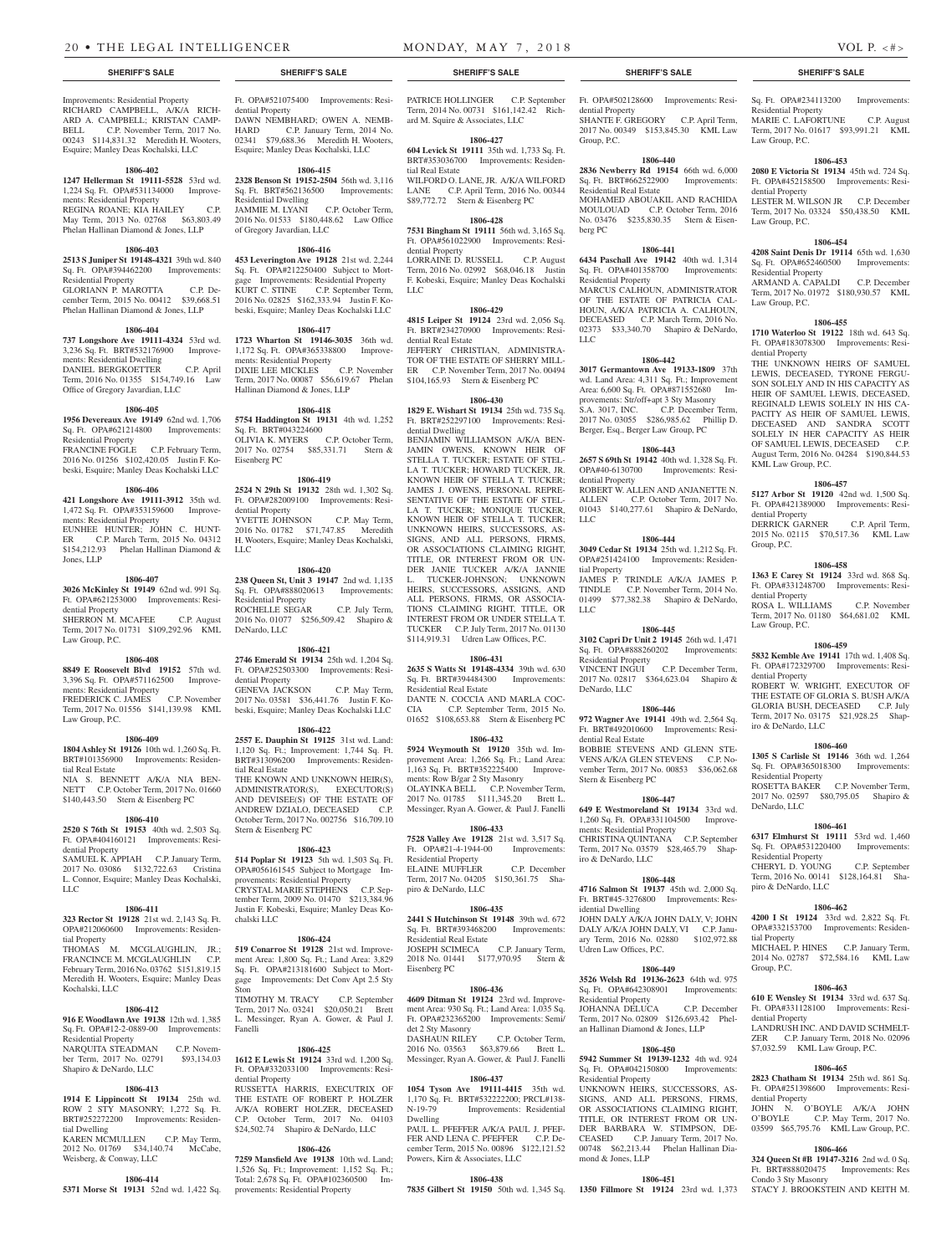#### **SHERIFF'S SALE SHERIFF'S SALE SHERIFF'S SALE SHERIFF'S SALE SHERIFF'S SALE**

SERIVEN C.P. June Term, 2017 No. 02593 \$500,293.54 Milstead & Associates, LLC

#### **1806-467**

**1808 Arnold St 19152-1825** 35th wd. 2,531 Sq. Ft. BRT#562185900 Improvements: S/d W/b Gar 2 Sty Masonry ROBERT S. SWEET A/K/A ROBERT SWEET AND OLENA P. SWEET C.P. November Term, 2015 No. 02370 \$199,953.02 Milstead & Associates, LLC

#### **1806-468**

**215 Buckingham Pl 19104-2920** 27th wd. 1,493 Sq. Ft. BRT#272136800 Improvements: S/d Conv Apt 3 Sty Mason JOSEPH S. DIAZ A/K/A JOSEPH SEAN DIAZ, EVANGELYN E. DIAZ, EDGARDO B EBORA AND EVELYN B. EBORA C.P. May Term, 2015 No. 03341 \$373,881.26 Milstead & Associates, LLC

#### **1806-469**

**2156 E Washington Ln 19138** 50th wd. 1,616 Sq. Ft. BRT#501390300 Improvements: Row B/gar 2 Sty Masonry DOROTHY L. NASH C.P. November Term, 2017 No. 01093 \$57,786.32 Milstead & Associates, LLC

#### **1806-470**

**1534 Roselyn St 19141-1907** 49th wd. 1,360 Sq. Ft. BRT#171216700 Improvements: Row B/gar 2 Sty Masonry ALBERTA ROYAL C.P. February Term, 2017 No. 02898 \$91,127.15 Milstead & Associates, LLC

#### **1806-471**

**221 Lauriston St 19128-3720** 21st wd. 1,120 Sq. Ft. OPA#213064805 Improvements: Residential Property DANIEL J. PRINCE C.P. June Term, 2017 No. 00093 \$124,802.60 Phelan Hallinan Diamond & Jones, LLP

# **1806-472**

**4235 N Darien St 19140** 43rd wd. ROW 2 STY MASONRY; 1,038 Sq. Ft. BRT#433375700 Improvements: Residential Dwelling

MARYANN EWERTH C.P. July Term, 2016 No. 01893 \$27,382.73 McCabe, Weisberg, & Conway, LLC

#### **1806-473**

**6557 N 17th St 19126-3515** 17th wd. 1,360 Sq. Ft. BRT#172202100 Improvements: Row B/gar 2 Sty Masonry

REGINA ELLZY A/K/A REGINA D. EL-LZY C.P. April Term, 2017 No. 02743 \$277,716.43 Milstead & Associates, LLC

# **1806-474**

**921 S 21st St 19146-2633** 30th wd. 969 Sq. Ft. BRT#301423800 Improvements: Row W/gar 2.5 Sty Masonry LEE LUCKMAN AND JIM LAMB

C.P. December Term, 2014 No. 03686 \$702,246.68 Milstead & Associates, LLC

# **1806-475**

**5433 Sansom St 19139** 60th wd. APT 2-4 UNITS 2 STY MASON; 2,016 Sq. Ft. BRT#603019100 Improvements: Residential Dwelling

RAVEN O'JOY OUTTERBRIDGE A/K/A RAVEN O'JOY LEIGERTWOOD, KNOWN SURVIVING HEIR OF VENO LEIGERT-WOOD, N.L. (A MINOR), KNOWN SUR-VIVING HEIR OF VENO LEIGERTWOOD AND UNKNOWN SURVIVING HEIRS OF VENO LEIGERTWOOD C.P. August Term, 2015 No. 02349 \$112,011.02 Mc-Cabe, Weisberg, & Conway, LLC

#### **1806-476**

**930 E McPherson St a/k/a 930 McPherson St 19150-3212** 50th wd. 2,611 Sq. Ft. BRT#502506400 Improvements: S/d W/b Gar 2 Sty Masonry

LINDA A. COLEMAN C.P. November Term, 2017 No. 02181 \$228,404.62 Milstead & Associates, LLC

#### **1806-477**

**1705 S 24th St 19145-1803** 36th wd. 1,016 Sq. Ft. BRT#364139100 Improvements: Row 2 Sty Masonry

LA GRACIA HENERETTA JONES A/K/A LAGRACIA HENRIETTA JONES A/K/A LAGRACIA H. JONES C.P. August Term, 2017 No. 00558 \$185,153.88 Milstead & Associates, LLC

# **1806-478**

**1418 E Hunting Park Ave 19124** 33rd wd. APT 2-4 UNITS 2 STY MASON; 1,408 Sq. Ft. BRT#332073600 Improvements: Residential Dwelling

DAN ROBERT COSTO, KNOWN SUR-VIVING HEIR OF DORIS R. COSTO AND HELEN MARIE HUVER-DICAMILLO, KNOWN SURVIVING HEIR OF DORIS R. COSTO, AND THOMAS ANTHONY COS-TO, KNOWN SURVIVING HEIR OF DO-RIS R. COSTO AND UNKNOWN SURVIV-ING HEIRS OF DORIS R. COSTO C.P. January Term, 2016 No. 01714 \$119,296.95 McCabe, Weisberg, & Conway, LLC

#### **1806-479**

**9610-14 Ditman St 19114-2922** 65th wd. 16,000 Sq. Ft. BRT#652294505 Improvements: Det W/d Gar 3 Sty Frame ELEANOR LARRY C.P. October Term, 2017 No. 03802 \$540,095.57 Milstead & Associates, LLC

# **1806-480**

**5217 Pentridge St 19143** 51st wd. ROW B/GAR 2 STY MASONRY; 1,162 Sq. Ft. BRT#511125300 Improvements: Residential Dwelling STEVEN L. THOMAS C.P. October Term, 2017 No. 205374 \$49,455.12 Mc-Cabe, Weisberg, & Conway, LLC

**1806-481**

**544 N Creighton St 19131-5107** 1,250 Sq. Ft. BRT#44-2269700 Improvements: Residential Dwelling CHRISTINE E. JOHNSON, DECEASED AND DOROTHY M. MCCUTCHEON, DE-CEASED C.P. January Term, 2015 No. 03804 \$33,744.94 Powers, Kirn & As-

#### **1806-482**

sociates, LLC

**164 W Wyoming Ave 19140-1638** 42nd wd. 1,073 Sq. Ft. BRT#422065000 Improvements: Row 2 Sty Masonry JOSEPH HOGUE AND HOWARD HOGUE, C.P. August Term, 2013 No. 03373 \$13,893.78 Milstead & Associates, LLC

#### **1806-483**

**3531 Mercer St a/k/a 3532 E Thompson St 19134** 45th wd. 4,860 Sq. Ft. BRT#451250000 Improvements: Residential Dwelling EUGENE JURKIEWICZ AND HARRIET JURKIEWICZ C.P. September Term, 2017 No. 00058 \$69,882.78 Law Office of Gregory Javardian, LLC

#### **1806-484**

**6219 Tackawanna St 19135** 55th wd. 2,009 Sq. Ft. OPA#552251000 Improvements: Residential Property SHAWN BARRETT AND FRANCES SELLECCHIA C.P. January Term, 2017 No. 02845 \$118,359.16 KML Law Group, P.C.

#### **1806-485**

**1728 S 21st St 19145** 36th wd. 1,056 Sq. Ft. OPA#363277100 Improvements: Residential Property EMILY R. PETERSON A/K/A EMILY PE-TERSON C.P. November Term, 2017 No. 02957 \$192,439.64 KML Law Group, P.C.

### **1806-486**

**6121 Reach St 19111** 35th wd. 1,555 Sq. Ft. OPA#352246800 Improvements: Residential Property CHERYL L. COULTER A/K/A CHERYL L.<br>JOHNAKIN C.P. July Term, 2017 No. C.P. July Term, 2017 No. 02259 \$53,688.22 KML Law Group, P.C.

## **1806-487**

**5118 Folsom St 19139** 44th wd. Land: 769 Sq. Ft.; Improvement: 1,000 Sq. Ft.; Total: 1,769 Sq. Ft. OPA#61-N-88; BRT#441257300 Improvements: Residential Property CARLETTA PALMER A/K/A CARLETTA RANDOLPH A/K/A CARLETA RAN-DOLPH C.P. October Term, 2017 No.

03199 \$25,748.97 Richard M. Squire & Associates, LLC

### **1806-488**

#### **6328 Farnsworth St a/k/a 6328 Farnsworth Ave 19149** 62nd wd. 1,686 Sq. Ft. OPA#621528100 Improvements: Residen-

tial Property ROBERTO MONTERO AND ROSY SE-GURA C.P. April Term, 2017 No. 01928 \$45,174.48 KML Law Group, P.C.

#### **1806-489**

**3512 Joyce St 19134** 45th wd. 727 Sq. Ft. BRT#452300400 Improvements: Residential Real Estate MANUEL RAMIREZ A/K/A MANUEL<br>A. RAMIREZ C.P. November Term, C.P. November Term, 2016 No. 00120 \$41,559.96 Stern &

Eisenberg PC

**6314 N Woodstock St 19138** 17th wd. Land: 1,155 Sq. Ft.; Improvement: 1,158 Sq. Ft. BRT#172408300 Improvements: Residential Real Estate C.P. September Term, 2017 No. 002196 \$64,446.39 Stern &

Eisenberg PC

#### **1806-491**

**1324 Passmore St 19111** 53rd wd. 1,140 Sq. Ft. OPA#531108100 Improvements: Residential Property TIFFANY S. DAWSON C.P. November Term, 2016 No. 02537 \$88,004.30 Shapiro & DeNardo, LLC

**1806-490**

#### **1806-492**

**2225 Memphis St 19125** 31st wd. 1,218 Sq. Ft. BRT#312019100 Improvements: Residential Real Estate CHRISTINE VILLANUEVA AND JOSEPH VILLANUEVA C.P. October Term, 2015 No. 01878 \$237,738.50 Stern & Eisenberg PC

#### **1806-493**

**6359 Reedland St 19142** 40th wd. 1,140 Sq. Ft. OPA#402204800 Improvements: Residential Property ROSHELLE FREDRICK C.P. May Term, 2016 No. 00771 \$144,902.83 Shapiro & DeNardo, LLC

#### **1806-494**

**1144 E Phil Ellena St 19150** 50th wd. 1,616 Sq. Ft. OPA#502354600 Improvements: Residential Property STAFFORD FEARON, INDIVIDUALLY AND T/A MOONLIGHT GROCERIES AND PATRICIA MUNDY A/K/A PATRI-CIA N. MUNDY C.P. April Term, 2015 No. 01145 \$135,746.96 Shapiro & De-Nardo, LLC

#### **1806-495**

**6717 Ditman St 19135-2221** 41st wd. 1,720 Sq. Ft. BRT#412358400 Improvements: Semi/det 2 Sty Masonry CHRISTINE WALLACE C.P. November Term, 2017 No. 02036 \$71,072.13 Milstead & Associates, LLC

#### **1806-496**

**5373 Gainor Rd 19131** 52nd wd. 9,800 Sq. Ft. OPA#521166900 Subject to Mortgage Improvements: Residential Property RAHEEM A. BEY; RONALD F. CLARKE C.P. May Term, 2014 No. 02361 \$298,998.18 Meredith H. Wooters, Esquire; Manley Deas Kochalski, LLC

#### **1806-497**

**2241 S. 15th St 19145-3920** 26th wd. 1,920 Sq. Ft. BRT#261146500 Improvements: Residential Dwelling ARTHUR C. TWYMAN, JR C.P. October Term, 2017 No. 02767 \$185,959.37 Pow-

ers, Kirn & Associates, LLC

**1806-498 1111 Creswood Rd 19115-3003** 58th wd. 13,110 Sq. Ft. BRT#581018100 Improvements: Residential Dwelling ROBERT FRUSCO A/K/A ROBERT M. FR-

USCO C.P. July Term, 2017 No. 01328 \$322,963.10 Powers, Kirn & Associates, LLC

# **1806-499**

**1500 S Taylor St 19146** 36th wd. 705 Sq. Ft. BRT#36-4-1882-15 Improvements: Residential Dwelling SHAMINA S. UPSHUR C.P. August Term, 2007 No. 03767 \$79,906.91 Udren Law Offices, P.C.

# **1806-500**

**115 E Courtland St 19120** 42nd wd. 1,703 Sq. Ft. OPA#42-1-0261-00 Improvements: Single Family Residential Dwelling ALINA WILLIAMS C.P. December Term, 2015 No. 02152 \$35,279.28 Hladik, Onorato & Federman, LLP

# **1806-501**

**3875 L St 19124** 33rd wd. 1,200 Sq. Ft. OPA#33-2-3964-00 Improvements: Two Story Masonry Row Home TIMOTHY J. OTTO C.P. October Term, 2017 No. 00659 \$102,918.77 Hladik, Onorato & Federman, LLP

#### **1806-502**

**1321 N. Allison St 19131-4227** 52nd wd. Beginning Point: Situate on the East of Allison Street at the distance of One hundred forty-five feet Northward from the North side of Thompson Street OPA#041325400 Improvements: Row 2 Sty Masonry

ALLAN H. DAVENPORT, SR C.P. April Term, 2015 No. 00860 \$100,093.51 Patrick J. Wesner, Esquire

MAY FRANCIS HARRIS, DECEASED C.P. May Term, 2017 No. 01953 \$43,819.80 Phelan Hallinan Diamond & Jones, LLP **1806-512 7601 Crittenden St F-9, a/k/a 7601 Crittenden St Apt F9 19118** 9th wd. 1,566 Sq. Ft. OPA#888200588 Improvements: Residen-

ROSILYN M. THOMAS A/K/A ROSILYN M. THOMAS C.P. May Term, 2017 No. 04492 \$34,445.98 Phelan Hallinan Dia-

**1806-513 6521 Marsden St 19135** 41st wd. 1,050 Sq. Ft. BRT#41-1-2747-00; OPA#411274700 Improvements: Residential Dwelling EVA LARGE C.P. July Term, 2017 No. 01131 \$50,058.32 Udren Law Offices,

**1806-514 725 E Rittenhouse St 19144** 59th wd. ROW B/GAR 2 STY MASONRY; 1,122 Sq. Ft. BRT#591129200 Improvements: Residen-

BEVERLY SCHAFFER A/K/A BEVERLY A. SCHAFFER AND MARY E. LEE C.P. January Term, 2012 No. 00670 \$89,885.65 McCabe, Weisberg, & Conway, LLC **1806-516 111 W Sharpnack St 19119-4034** 22nd wd. 2,688 Sq. Ft. OPA#223045200 Improve-

JEROME L. ROGERS C.P. October Term, 2016 No. 04510 \$235,139.39 Phelan Hal-

**1806-517 7915 Rugby St 19150-2511** 50th wd. 1,172 Sq. Ft. BRT#502096900 Improvements:

CHANDRA ANDREWS C.P. April Term, 2016 No. 02995 \$109,458.12 Powers,

**1806-518 9722 Hoff St 19115-3213** 58th wd. Beginning point: Situate on the Northwest side of Hoff Street (Fifty Six feet Wide) at the distance of Sixty Eight Feet, Eights of an inch Southwest From the Southwest Side of Bowler Street (Sixty Feet Wide) OPA#581409800 Improvements: Row 2 Sty Masonry MICHAEL F. GUILIANO AND JOYCE GUILIANO C.P. May Term, 2017 No. 00791 \$276,976.90 Patrick J. Wesner,

**1806-520 5407 Irving St 19139-4055** 60th wd. 1,530 Sq. Ft. BRT#603054600; PRCL#022S06-0236 Improvements: Resi-

GILBERT A. RICHARDSON C.P. February Term, 2015 No. 00693 \$90,704.35 Powers, Kirn & Associates, LLC

**1806-521 2635 S Daggett St 19142** 40th wd. 992 Sq. Ft. OPA#406007600 Improvements: Resi-

GARRISON F. TOGBA, JR., IN HIS CA-PACITY AS HEIR OF MARTHA D. TOG-BA A/K/A MARTHA DARGBEH TOGBA, DECEASED; CHARLES C. TOGBA, IN HIS CAPACITY AS HEIR OF MARTHA D. TOGBA A/K/A MARTHA DARGBEH TOGBA, DECEASED; JOSEPHINE K. ZEON TOGBA, IN HER CAPACITY AS HEIR OF MARTHA D. TOGBA A/K/A MARTHA DARGBEH TOGBA, DE-CEASED; EMMANUEL N. TOGBA, IN HIS CAPACITY AS HEIR OF MARTHA D. TOGBA A/K/A MARTHA DARGBEH TOGBA, DECEASED; ALOYSIUS T. TOGBA, IN HER CAPACITY AS HEIR OF MARTHA D. TOGBA A/K/A MARTHA DARGBEH TOGBA, DECEASED; MAR-TITA KORKORLIE TOGBA, IN HER CA-PACITY AS HEIR OF MARTHA D. TOGRA A/K/A MARTHA DARGBEH TOGBA, DE-CEASED; ALVIN K. TOGBA, IN HIS CA-PACITY AS HEIR OF MARTHA D. TOG-BA A/K/A MARTHA DARGBEH TOGBA, DECEASED; J. MANNEH TOGBA, IN HIS CAPACITY AS HEIR OF MARTHA D. TOGBA A/K/A MARTHA DARGBEH TOGBA, DECEASED; SUE WILLIAMS MOORE, IN HER CAPACITY AS HEIR OF MARTHA D. TOGBA A/K/A MARTHA DARGBEH TOGBA, DECEASED; MOR-RISON JARNYENNEH, IN HIS CAPAC-ITY AS HEIR OF GARRISON F. TOGBA, SR., DECEASED; EDITH J. NIMELY, IN HER CAPACITY AS HEIR OF GARRISON F. TOGBA, SR., DECEASED; UNKNOWN HEIRS, SUCCESSORS, ASSIGNS, AND

tial Property

P.C.

tial Dwelling

ments: Residential Property

linan Diamond & Jones, LLP

Residential Dwelling

Kirn & Associates, LLC

Esquire

dential Dwelling

dential Property

mond & Jones, LLP

#### **1806-503**

**7621 Elmwood Ave 19153-1314** 14th wd. 2,145 Sq. Ft. BRT#404229500 Improvements: Row B/gar 2 Sty Masonry VINCENT WILLIAM BEY C.P. July Term, 2017 No. 02586 \$195,005.20 Milstead & Associates, LLC

#### **1806-504**

**2426 S Iseminger St 19148** 39th wd. 750 Sq. Ft. OPA#39-4-4113-00 Improvements: Two Story Masonry Row Home PATRICK K. KLEIN A/K/A PATRICK KLEIN AND ANTONIETTE M. KLEIN A/K/A ANTONIETTE KLEIN C.P. August Term, 2017 No. 03150 \$183,364.10 Hladik, Onorato & Federman, LLP

#### **1806-505**

**4346 Pearce St 19124** 23rd wd. 8,616 Sq. Ft. OPA#23-1-0600-00 Improvements: Single Family Residential Dwelling LUIS OLMO A/K/A LUIS A. OLMO A/K/A LUIS A. OLMO-CRUZ A/K/A LUIS A. CRUZ C.P. December Term, 2017 No. 01110 \$220,570.59 Hladik, Onorato & Federman, LLP

#### **1806-506**

**2538 S Hicks St 19145-4604** 26th wd. 1,040 Sq. Ft. OPA#261202300 Improvements: Residential Property SUSAN CORNAGLIA; MICHAEL COR-NAGLIA C.P. April Term, 2015 No. 00081 \$125,974.72 Phelan Hallinan Diamond & Jones, LLP

#### **1806-507**

**5116 Master St 19131** 44th wd. 2,904 Sq. Ft. OPA#44-2-1557-00 Improvements: Single Family Residential Dwelling RYAN E. BANKS C.P. September Term, 2017 No. 03543 \$96,889.89 Hladik, Onorato & Federman, LLP

#### **1806-508**

**5760 N 7th St 19120-2210** 61st wd. 1,164 Sq. Ft. OPA#612236000 Improvements: Residential Property ELIZABETH CARASCO C.P. April Term, 2017 No. 00347 \$57,776.51 Phelan

Hallinan Diamond & Jones, LLP

#### **1806-509 6005 N. Mascher St a/k/a 6005 Mascher St 19120** 61st wd. 1,108 Sq. Ft. OPA#61-

2-4460-00 Improvements: Single Family

THE ESTATE OF CHERYL I. WHEELER, DECEASED BY AND THROUGH ITS AD-MINISTRATRIX, ANORA GRANT C.P. October Term, 2017 No. 00398 \$119,161.04 Hladik, Onorato & Federman, LLP

**1806-510 1818 Daly St 19145-3716** 26th wd. 940 Sq. Ft. OPA#262239100 Improvements: Resi-

MARIE C. WEINER, IN HER CAPACITY AS CO-ADMINISTRATOR OF THE ES-TATE OF ANTHONY PERRUPATO A/K/A ANTHONY PERRUPATO, JR; PHILLIP JEROME WEINER, IN HIS CAPACITY AS CO-ADMINISTRATOR OF THE ES-TATE OF ANTHONY PERRUPATO A/K/A ANTHONY PERRUPATO, JR; HALLEY PERRUPATO, IN HER CAPACITY AS HEIR OF THE ESTATE OF ANTHONY PERRUPATO A/K/A ANTHONY PERRU-PATO, JR; UNKNOWN HEIRS, SUCCES-SORS, ASSIGNS, AND ALL PERSONS, FIRMS, OR ASSOCIATIONS CLAIMING RIGHT, TITLE, OR INTEREST FROM OR UNDER ANTHONY PERRUPATO A/K/A ANTHONY J. PERRUPATO, JR, DECEASED C.P. February Term, 2017 No. 07619 \$102,440.45 Phelan Hallinan

**1806-511 519 S 56th St 19143** 46th wd. 1,392 Sq. Ft. OPA#463211000 Improvements: Residen-

KYLE SIMMONS, IN HIS CAPACITY AS ADMINISTRATOR OF THE ESTATE OF MAY SIMMONS N/K/A MAY F. HAR-RIS A/K/A MAY FRANCIS HARRIS; CYNTHIA SIMMONS, IN HER CAPAC-ITY AS HEIR OF THE ESTATE OF MAY SIMMONS N/K/A MAY F. HARRIS A/K/A MAY FRANCIS HARRIS; UNKNOWN HEIRS, SUCCESSORS, ASSIGNS, AND ALL PERSONS, FIRMS, OR ASSOCIA-TIONS CLAIMING RIGHT, TITLE, OR INTEREST FROM OR UNDER MAY SIM-MONS N/K/A MAY F. HARRIS A/K/A

Residential Dwelling

dential Property

Diamond & Jones, LLP

tial Property